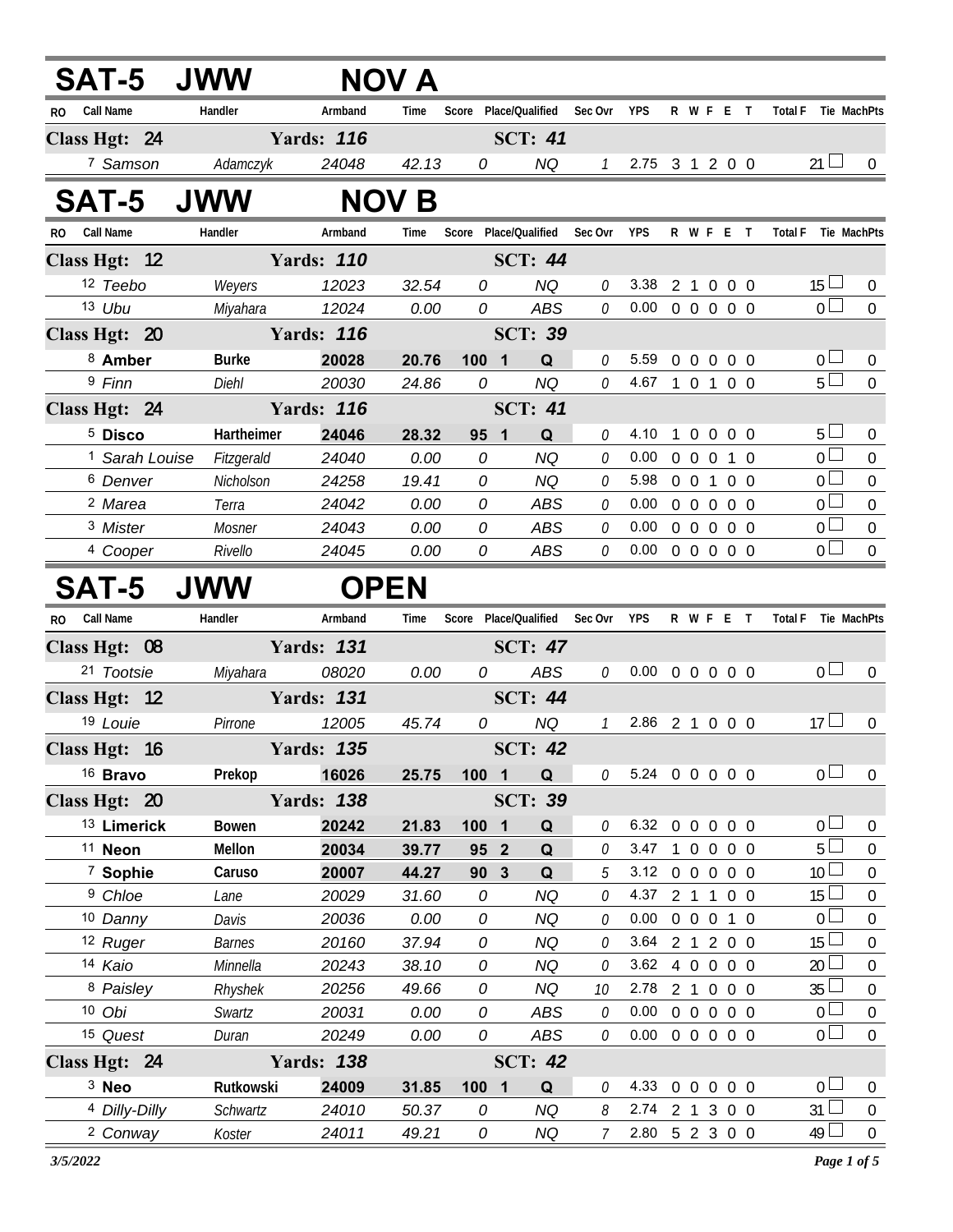| <sup>5</sup> Kai         | Coldiron              | 24012             | 43.25          | 0                              | <b>NQ</b>             |               | 3.19           |                |                   | 1 1 0 0 0      |            | $12 \Box$                         | $\overline{0}$                       |
|--------------------------|-----------------------|-------------------|----------------|--------------------------------|-----------------------|---------------|----------------|----------------|-------------------|----------------|------------|-----------------------------------|--------------------------------------|
| 6 Owens                  | Koster                | 24044             | 42.04          | 0                              | <b>NQ</b>             | 0             | 3.28           |                |                   | 3 3 2 0 0      |            | 30 <sup>1</sup>                   | $\mathbf{0}$                         |
| Class Hgt: 24C           |                       | <b>Yards: 138</b> |                |                                | <b>SCT: 39</b>        |               |                |                |                   |                |            |                                   |                                      |
| <sup>1</sup> Freedom     | Pollard               | 24C262            | 41.43          | 0                              | <b>NQ</b>             | $\mathcal{Z}$ | 3.33 2 0 2 0 0 |                |                   |                |            | $14 \perp$                        | $\Omega$                             |
| SAT-5                    | <b>JWW</b>            | EX                |                |                                |                       |               |                |                |                   |                |            |                                   |                                      |
| Call Name<br>RO.         | Handler               | Armband           | Time           |                                | Score Place/Qualified | Sec Ovr       | <b>YPS</b>     |                |                   | R W F E T      |            | Total F Tie MachPts               |                                      |
| Class Hgt: 12            |                       | <b>Yards: 153</b> |                |                                | <b>SCT: 47</b>        |               |                |                |                   |                |            |                                   |                                      |
| 110 Abbey                | <b>Morris</b>         | 12233             | 40.62          | 0                              | <b>NQ</b>             | 0             | 3.77           | $\mathbf{1}$   |                   | 0 0 0 0        |            | $5+$                              | $\overline{0}$                       |
| 107 Gotcha!              | <b>Matthews</b>       | 12234             | 0.00           | 0                              | <b>NQ</b>             | 0             | 0.00           |                |                   | 0 0 0 1 0      |            | $\overline{0}$                    | $\mathbf{0}$                         |
| Class Hgt: 16            |                       | <b>Yards: 158</b> |                |                                | <b>SCT: 45</b>        |               |                |                |                   |                |            |                                   |                                      |
| 83 Lylah                 | Delp                  | 16238             | 29.01          | 0                              | <b>NQ</b>             | 0             | 5.45           |                |                   | 2 1 3 0 0      |            | 15 <sup>L</sup>                   | $\overline{0}$                       |
| Class Hgt: 20            |                       | <b>Yards: 163</b> |                |                                | <b>SCT: 43</b>        |               |                |                |                   |                |            |                                   |                                      |
| 57 Bree                  | Meunier               | 20241             | 31.95          | $\overline{\mathbf{1}}$<br>100 | Q                     | 0             | 5.10           | $\overline{0}$ | $\overline{0}$    | $\overline{0}$ | $0\quad 0$ | 0 l                               | $\mathbf 0$                          |
| 55 Aerial                | Turner                | 20038             | 29.61          | 0                              | <b>NQ</b>             | 0             | 5.50           |                | $1\quad 0$        | $\mathbf{1}$   | $0\quad 0$ | 5 <sub>1</sub>                    | $\mathbf 0$                          |
| 56 Joules                | Rupp-Hackett          | 20240             | 0.00           | 0                              | <b>NQ</b>             | 0             | 0.00           |                | $0\quad 0\quad 0$ |                | $1\quad0$  | 0 <sup>1</sup>                    | $\boldsymbol{0}$                     |
| 58 Niko                  | Caruso                | 20248             | 26.92          | 0                              | <b>NQ</b>             | 0             | 6.05           |                |                   | 0 0 2 0 0      |            | 0 <sup>1</sup>                    | $\mathbf 0$                          |
| 59 Nugget                | <b>Stahl</b>          | 20250             | 36.55          | 0                              | <b>NQ</b>             | 0             | 4.46           |                | 111               |                | $0\quad 0$ | 10 <sup>1</sup>                   | $\boldsymbol{0}$                     |
| 60 Chase                 | Keens                 | 20251             | 35.14          | 0                              | <b>NQ</b>             | 0             | 4.64           |                | 100               |                | $0\quad 0$ | 5 <sub>1</sub>                    | $\boldsymbol{0}$                     |
| 61 Merry                 | Rimmer                | 20255             | 32.01          | 0                              | <b>NQ</b>             | 0             | 5.09           |                | $0 \t1 \t1$       |                | $0\quad 0$ | 5 <sup>1</sup>                    | $\Omega$                             |
| Class Hgt: 24            |                       | <b>Yards: 163</b> |                |                                | <b>SCT: 46</b>        |               |                |                |                   |                |            |                                   |                                      |
| 13 Cash                  | Macaulay              | 24257             | 27.90          | 0                              | <b>NQ</b>             | 0             | 5.84           | $\overline{0}$ | $\mathbf{1}$      | $\overline{0}$ | $0\quad 0$ | $5^{\perp}$                       | $\overline{0}$                       |
| 14 Jupiter               | Schmoyer              | 24260             | 37.58          | 0                              | <b>NQ</b>             | 0             | 4.34           |                | $1\quad1$         | $\overline{1}$ | $0\quad 0$ | 10 <sup>1</sup>                   | $\overline{0}$                       |
| 15 Tallulah              | Burke                 | 24261             | 34.37          | 0                              | <b>NQ</b>             | 0             | 4.74           |                |                   | 10000          |            | 5 <sub>1</sub>                    | $\mathbf 0$                          |
| 262 Mercy                | Phillips              | 24262             | 47.17          | 0                              | <b>NQ</b>             | $\mathcal{I}$ | 3.46           |                |                   | 1 1 0 0 0      |            | 13 <sup>L</sup>                   | $\mathbf 0$                          |
| <b>SAT-5</b>             | <b>JWW</b>            | <b>MAS</b>        |                |                                |                       |               |                |                |                   |                |            |                                   |                                      |
| <b>Call Name</b><br>RO.  | Handler               | Armband           | Time           |                                | Score Place/Qualified | Sec Ovr       | YPS            |                |                   | R W F E T      |            | Total F Tie MachPts               |                                      |
| Class Hgt: 08            |                       | <b>Yards: 153</b> |                |                                | <b>SCT: 50</b>        |               |                |                |                   |                |            |                                   |                                      |
| 121 Dot                  | Rotelle               | 08101             | 25.92          | 100 1                          | Q                     | 0             | 5.90           | $\overline{0}$ | $\overline{0}$    | $\overline{0}$ | $0\quad 0$ | 0 <sup>1</sup>                    | 24                                   |
| $125$ Bonus              | Rotelle               | 08103             | 29.06          | 100                            | Q<br>$\overline{2}$   | 0             | 5.26           | 0              | $\overline{0}$    | $\mathbf 0$    | $0\quad 0$ | 0 <sup>1</sup>                    | 20                                   |
| 116 Spirit               | Rotelle               | 08099             | 29.32          | 100                            | Q<br>$\mathbf{3}$     | 0             | 5.22           |                | $0\quad 0$        | $\overline{0}$ | $0\quad 0$ | 0 <sup>1</sup>                    | 20                                   |
| 114 Piper                | Cuzzolino             | 08095             | 37.12          | 100 4                          | $\mathbf Q$           | 0             | 4.12           |                | $0\quad 0$        | $\overline{0}$ | $0\quad 0$ | 0 <sup>L</sup>                    | 12                                   |
| 122 <b>Buzz</b>          | <b>Matthews</b>       | 08109             | 37.58          | 100                            | Q                     | 0             | 4.07           | $0\quad 0$     |                   | $\overline{0}$ | $0\quad 0$ | 0 <sup>1</sup>                    | 12                                   |
| 113 Holly                | Cressman              | 08094             | 45.58          | 0                              | NQ                    | 0             | 3.36           |                | 0 <sub>1</sub>    | $\overline{0}$ | $0\quad 0$ | 5 <sup>1</sup>                    | $\boldsymbol{0}$                     |
| 112 Dart                 | Rotelle               | 08097             | 60.29          | 0                              | NQ                    | 10            | 2.54           |                | $2\quad 0$        | $\overline{0}$ | $0\quad 0$ | 40                                | 0                                    |
| 117 Jiggy                | O'Donnell             | 08100             | 43.27          | 0                              | <b>NQ</b>             | 0             | 3.54           |                |                   | 0 1 2 0 0      |            | 5 <sup>1</sup>                    | $\boldsymbol{0}$                     |
| 118 Bonnie               | Dare                  | 08104             | 32.49          | 0                              | <b>NQ</b>             | 0             | 4.71           |                |                   | 0 0 2 0 0      |            | 0 <sup>1</sup>                    | $\boldsymbol{0}$                     |
| 123 Victor<br>111 Brazen | Cuzzolino<br>Thompson | 08106<br>08107    | 48.59<br>44.68 | 0<br>0                         | NQ<br><b>NQ</b>       | 0<br>0        | 3.15<br>3.42   |                | $0 \t0 \t1$       | 22000          | $0\quad 0$ | 20 <sub>2</sub><br>0 <sup>1</sup> | $\boldsymbol{0}$<br>$\boldsymbol{0}$ |
| 120 Nash                 | Spence                | 08108             | 46.18          | 0                              | <b>NQ</b>             | 0             | 3.31           |                | $0 \t0 \t1$       |                | $0\quad 0$ | 0 <sup>1</sup>                    | $\boldsymbol{0}$                     |
| 115 Scout                | Miyahara              | 08098             | 0.00           | 0                              | ABS                   | 0             | 0.00           |                | $0\quad 0\quad 0$ |                | $0\quad 0$ | 0 <sup>1</sup>                    | $\boldsymbol{0}$                     |
| 119 Tyler                | Zipperer              | 08105             | 0.00           | 0                              | ABS                   | 0             | 0.00           |                |                   | 0 0 0 0 0      |            | $0\perp$                          | $\boldsymbol{0}$                     |
| Class Hgt: 12            |                       | <b>Yards: 153</b> |                |                                | <b>SCT: 47</b>        |               |                |                |                   |                |            |                                   |                                      |
| 105 Squid                | <b>Dreese</b>         | 12232             | 25.75          | 100 1                          | Q                     | $\mathcal O$  | 5.94 0 0 0 0 0 |                |                   |                |            | 0 <sub>1</sub>                    | 21                                   |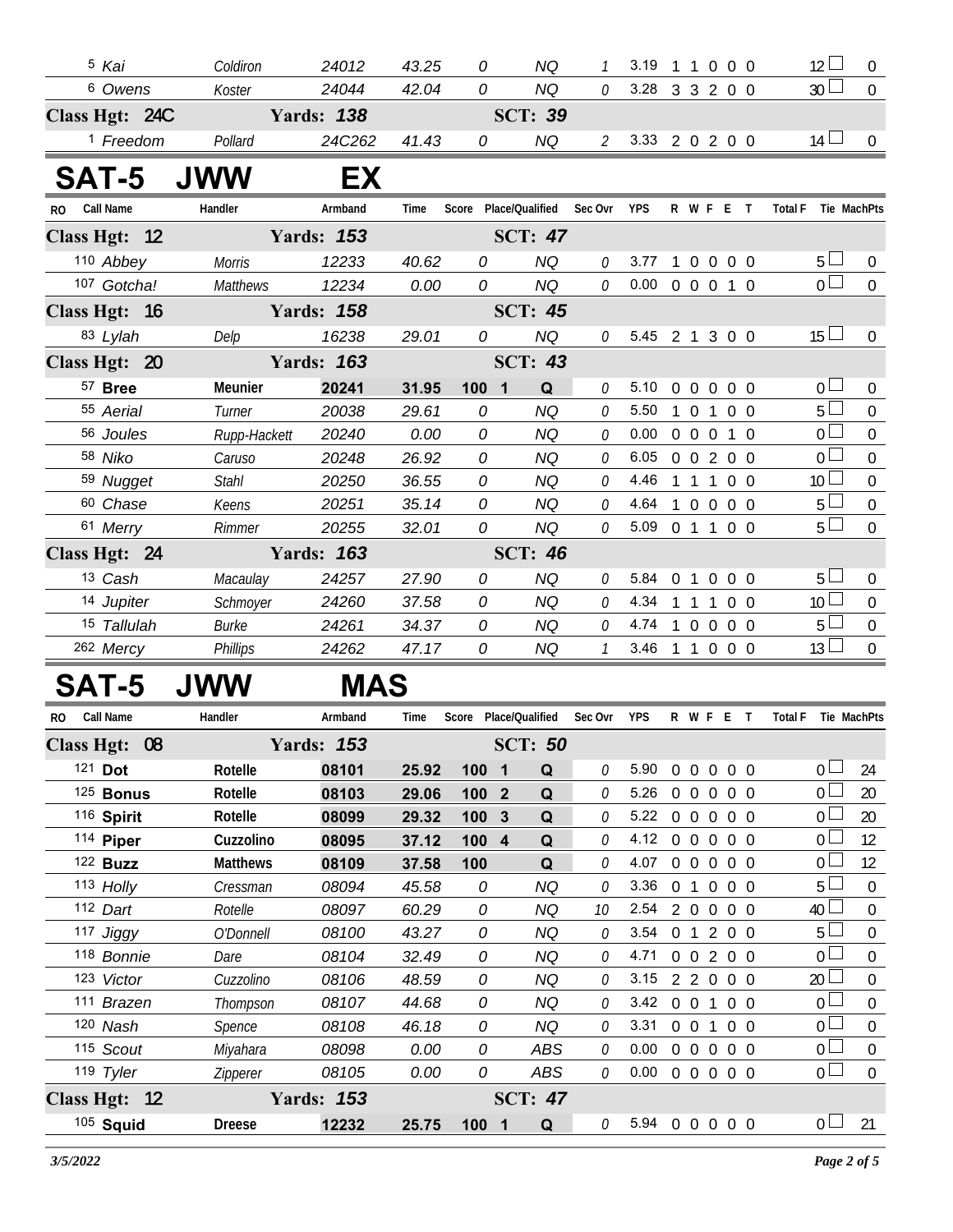| 102 Joy               | Stoddard        | 12126             | 26.30 | 100              | $\overline{\mathbf{2}}$ | Q              | 0  | 5.82           |                |                   |                | 00000             | 0 <sub>1</sub>  | 20               |
|-----------------------|-----------------|-------------------|-------|------------------|-------------------------|----------------|----|----------------|----------------|-------------------|----------------|-------------------|-----------------|------------------|
| 93 Dodge              | Rotelle         | 12112             | 28.70 | 100              | 3                       | Q              | 0  | 5.33           | $0\quad 0$     |                   | $\mathbf 0$    | $0\quad 0$        | 0 <sup>1</sup>  | 18               |
| 96 Bowen              | Morgan          | 12114             | 30.74 | 100              | $\overline{\mathbf{4}}$ | Q              | 0  | 4.98           | $0\quad 0$     |                   | $\overline{0}$ | $0\quad 0$        | 0 <sub>l</sub>  | 16               |
| 97 <b>Blu</b>         | Dereka          | 12117             | 32.31 | 100              |                         | Q              | 0  | 4.74           |                | $0\quad 0\quad 0$ |                | $0\quad 0$        | 0 <sup>1</sup>  | 14               |
| 95 Gunner             | Lang            | 12113             | 35.21 | 100              |                         | Q              | 0  | 4.35           | $0\quad 0$     |                   | $\overline{0}$ | $0\quad 0$        | $0 -$           | 11               |
| 100 Roger             | Fitzgerald      | 12124             | 37.24 | 100              |                         | Q              | 0  | 4.11           |                | $0\quad 0\quad 0$ |                | $0\quad 0$        | 0 <sup>1</sup>  | 9                |
| 104 Gromit            | Esherick        | 12129             | 41.67 | 100              |                         | Q              | 0  | 3.67           | $0\quad 0$     |                   | $\mathbf 0$    | $0\quad 0$        | 0 <sub>0</sub>  | 5                |
| 101 <b>Ditto</b>      | Prekop          | 12125             | 47.00 | 100              |                         | Q              | 0  | 3.26           | $0\quad 0$     |                   | $\mathbf 0$    | $0\quad 0$        | 0 <sup>1</sup>  | $\mathbf 0$      |
| 92 Hope               | Coe             | 12111             | 0.00  | 0                |                         | <b>NQ</b>      | 0  | 0.00           | $0\quad 0$     |                   | $\overline{0}$ | $1\quad0$         | 0 <sub>0</sub>  | 0                |
| 94 Spice              | Esherick        | 12116             | 0.00  | 0                |                         | <b>NQ</b>      | 0  | 0.00           | $0\quad 0$     |                   | $\mathbf 0$    | $1\quad0$         | 0 <sup>1</sup>  | $\mathbf 0$      |
| 98 Ruckus             | Summersgill     | 12120             | 29.33 | 0                |                         | <b>NQ</b>      | 0  | 5.22           | 0 <sub>1</sub> |                   | $\overline{0}$ | $0\quad 0$        | 5 <sup>l</sup>  | 0                |
| 99 Shameless          | Johnson         | 12121             | 0.00  | 0                |                         | <b>NQ</b>      | 0  | 0.00           |                | $0\quad 0\quad 0$ |                | 1 0               | 0 <sup>1</sup>  | $\mathbf 0$      |
| 103 Brandy            | <b>Morris</b>   | 12127             | 56.27 | 0                |                         | <b>NQ</b>      | 9  | 2.72           |                | 3 0 1             |                | $0\quad 0$        | 42 <sup>l</sup> | $\mathbf 0$      |
| 106 Dutch             | Rotelle         | 12235             | 58.00 | 0                |                         | <b>NQ</b>      | 11 | 2.64 2 0 3 0 0 |                |                   |                |                   | $43\Box$        | $\mathbf 0$      |
| Class Hgt: 16         |                 | <b>Yards: 158</b> |       |                  |                         | <b>SCT: 45</b> |    |                |                |                   |                |                   |                 |                  |
| 81 Mysti              | Turner          | 16148             | 27.20 | 100              | $\overline{\mathbf{1}}$ | Q              | 0  | 5.81           | $0\quad 0$     |                   |                | $0\quad 0\quad 0$ | 0 <sub>0</sub>  | 17               |
| 82 lve                | <b>Buchma</b>   | 16153             | 27.80 | 100              | $\overline{2}$          | Q              | 0  | 5.68           |                |                   |                | 0 0 0 0 0         | 0 <sub>1</sub>  | 17               |
| 74 Pennie             | Kandle          | 16140             | 30.84 | 100              | $\mathbf{3}$            | Q              | 0  | 5.12           |                |                   |                | 0 0 0 0 0         | 0 <sub>0</sub>  | 14               |
| 78 Calliope           | McGowan         | 16144             | 33.00 | 100 4            |                         | Q              | 0  | 4.79           |                | $0\quad 0\quad 0$ |                | $0\quad 0$        | 0 <sup>1</sup>  | 12               |
| 69 Isabel             | Sutch           | 16130             | 33.81 | 100              |                         | Q              | 0  | 4.67           | $0\quad 0$     |                   |                | $0\quad 0\quad 0$ | 0 <sub>0</sub>  | 11               |
| 70 SnapShot           | Johnson         | 16132             | 25.96 | 0                |                         | <b>NQ</b>      | 0  | 6.09           | $0\quad 0$     |                   | $\overline{1}$ | $0\quad 0$        | $\overline{0}$  | $\overline{0}$   |
| 71 Rhys               | Midura          | 16133             | 29.89 | 0                |                         | <b>NQ</b>      | 0  | 5.29           |                | 121               |                | $0\quad 0$        | $15\perp$       | $\mathbf 0$      |
| 72 Silk               | Esherick        | 16135             | 43.36 | 0                |                         | <b>NQ</b>      | 0  | 3.64           | 0 <sub>1</sub> |                   | $\overline{0}$ | $0\quad 0$        | 5 <sub>1</sub>  | $\boldsymbol{0}$ |
| 73 Figment            | Vargas          | 16136             | 23.55 | 0                |                         | <b>NQ</b>      | 0  | 6.71           |                |                   |                | 0 1 3 0 0         | 5 <sup>1</sup>  | $\overline{0}$   |
| 75 Kip                | Fronheiser      | 16142             | 29.40 | 0                |                         | <b>NQ</b>      | 0  | 5.37           |                | $0 \t0 \t1$       |                | $0\quad 0$        | $\overline{0}$  | $\boldsymbol{0}$ |
| 76 Tucker             | Powell          | 16143             | 32.41 | 0                |                         | <b>NQ</b>      | 0  | 4.88           |                | $1\quad0$         | $\overline{0}$ | $0\quad 0$        | 5 <sub>1</sub>  | $\mathbf 0$      |
| 79 Rigby              | Suttner         | 16145             | 26.69 | 0                |                         | <b>NQ</b>      | 0  | 5.92           | 0 <sub>1</sub> |                   |                | $0\quad 0\quad 0$ | 5 <sub>1</sub>  | $\boldsymbol{0}$ |
| 80 E.V.               | Gichner         | 16146             | 0.00  | 0                |                         | <b>NQ</b>      | 0  | 0.00           |                | $0\quad 0\quad 0$ |                | $1\quad0$         | $\overline{0}$  | $\overline{0}$   |
| Class Hgt: 20         |                 | <b>Yards: 163</b> |       |                  |                         | <b>SCT: 43</b> |    |                |                |                   |                |                   |                 |                  |
| 41 Cinder             | Mellon          | 20188             | 0.00  | 0                |                         | <b>AIS</b>     |    | 0.000000000    |                |                   |                |                   | $\overline{0}$  | $\overline{0}$   |
| 49 Edge               | <b>Fillips</b>  | 20200             | 22.66 | 100 1            |                         | Q              | 0  | 7.19           |                |                   |                | 0 0 0 0 0         | 0 L             | 20               |
| 31 Tiki               | Ely             | 20173             | 26.21 | 100 <sub>2</sub> |                         | $\mathbf Q$    | 0  | 6.22           |                |                   |                | 0 0 0 0 0         | 0 <sup>1</sup>  | 16               |
| 43 Gracie             | Cardamone       | 20192             | 27.83 | 100              | $\mathbf{3}$            | Q              | 0  | 5.86           |                | $0\quad 0$        |                | $0\quad 0\quad 0$ | 0 <sub>l</sub>  | 15               |
| 30 Shelby             | Ayers           | 20172             | 28.86 | 100 4            |                         | Q              | 0  | 5.65           |                |                   |                | 0 0 0 0 0         | 0 <sub>0</sub>  | 14               |
| 51 Hops               | Mellon          | 20202             | 29.48 | 100              |                         | Q              | 0  | 5.53           |                | $0\quad 0$        |                | $0\quad 0\quad 0$ | 0 <sub>0</sub>  | 13               |
| 48 Captain            | <b>Neely</b>    | 20198             | 30.10 | 100              |                         | Q              | 0  | 5.42           |                |                   |                | 0 0 0 0 0         | 0 <sup>1</sup>  | 12               |
| 42 Declan             | Minnella        | 20190             | 30.22 | 100              |                         | Q              | 0  | 5.39           |                |                   |                | 0 0 0 0 0         | 0 <sub>0</sub>  | 12               |
| <sup>20</sup> O'Neill | Keeshen         | 20158             | 30.57 | 100              |                         | Q              | 0  | 5.33           |                |                   |                | 0 0 0 0 0         | 0 <sub>0</sub>  | 12               |
| 39 Lollipop           | Habich          | 20184             | 31.71 | 100              |                         | Q              | 0  | 5.14           |                |                   |                | 0 0 0 0 0         | 0 <sub>0</sub>  | 11               |
| $24$ Lucy             | <b>Phillips</b> | 20166             | 31.80 | 100              |                         | Q              | 0  | 5.13           |                |                   |                | 0 0 0 0 0         | 0 <sup>1</sup>  | 11               |
| <sup>17</sup> Dozer   | Thompson        | 20204             | 32.56 | 100              |                         | Q              | 0  | 5.01           |                | $0\quad 0$        |                | $0\quad 0\quad 0$ | 0 <sub>0</sub>  | 10 <sup>°</sup>  |
| 37 Kipper             | Carson          | 20182             | 32.61 | 100              |                         | Q              | 0  | 5.00           |                | $0\quad 0$        |                | $0\quad 0\quad 0$ | $\overline{0}$  | 10 <sup>°</sup>  |
| 40 Chevy              | Calabrese       | 20185             | 33.68 | 100              |                         | Q              | 0  | 4.84           |                | $0\quad 0$        |                | $0\quad 0\quad 0$ | $\overline{0}$  | 9                |
| $35$ T Rex            | <b>Masters</b>  | 20179             | 34.67 | 100              |                         | Q              | 0  | 4.70           |                |                   |                | 0 0 0 0 0         | $\overline{0}$  | 8                |
| <sup>27</sup> Chick   | Mosner          | 20169             | 34.93 | 100              |                         | Q              | 0  | 4.67           |                |                   |                | 0 0 0 0 0         | $\overline{0}$  | 8                |
| 32 Champ              | Marden          | 20174             | 39.00 | 100              |                         | Q              | 0  | 4.18 0 0 0 0 0 |                |                   |                |                   | $\overline{0}$  | $\overline{4}$   |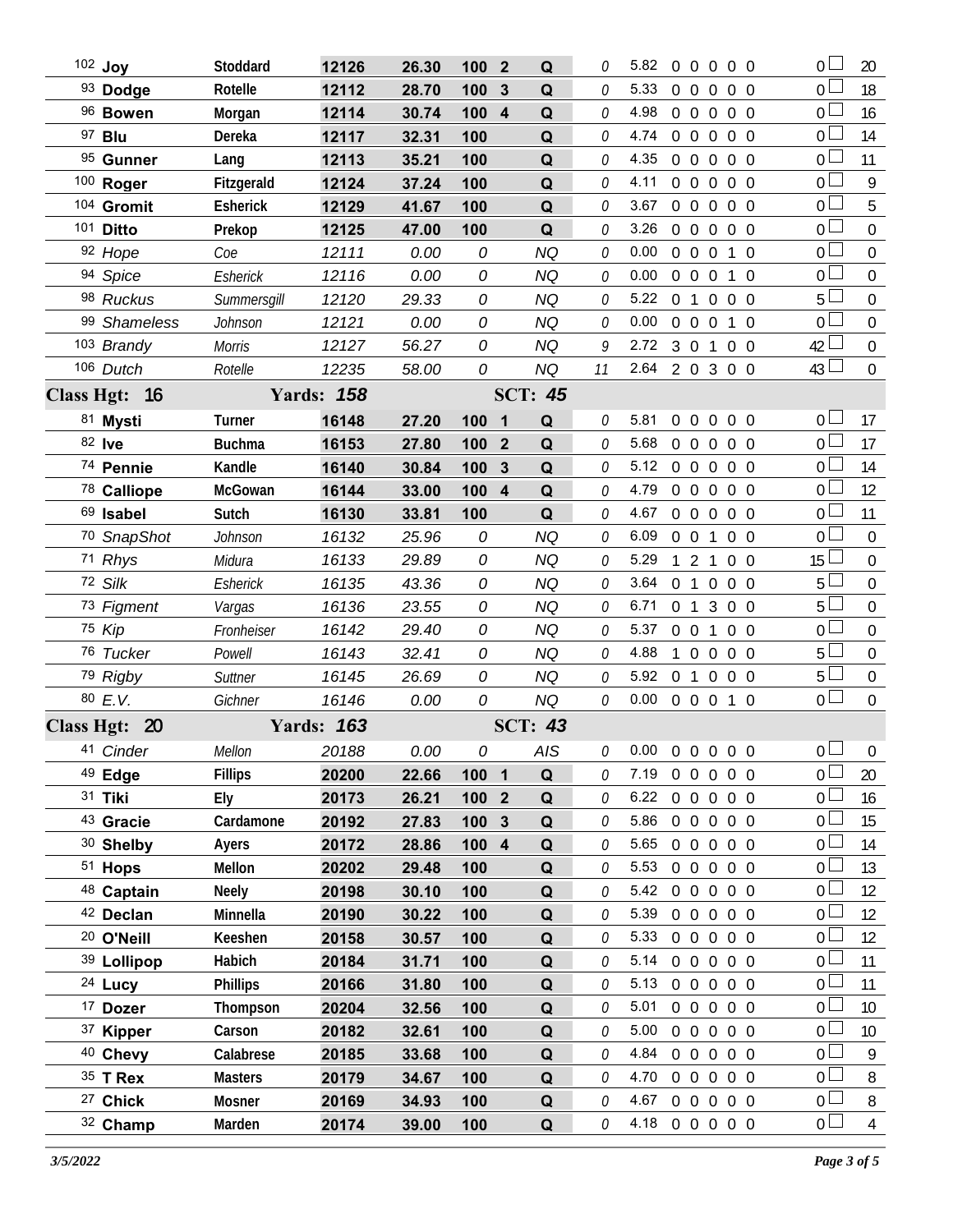|              | <sup>19</sup> Cooper       | Mellon          | 20157                      | 40.36         | 100                            | Q                                 | O             | 4.04                       | $\overline{0}$ |                | $0\quad 0\quad 0\quad 0$ |                |                |                     | 0 <sup>1</sup>  | $\overline{2}$   |
|--------------|----------------------------|-----------------|----------------------------|---------------|--------------------------------|-----------------------------------|---------------|----------------------------|----------------|----------------|--------------------------|----------------|----------------|---------------------|-----------------|------------------|
|              | 21 Mac                     | Budzynski       | 20163                      | 0.00          | 0                              | <b>NQ</b>                         | O             | 0.00                       | $\overline{0}$ | $\overline{0}$ | $\Omega$                 | 1 0            |                |                     | 0 l             | $\mathbf 0$      |
|              | 22 Josie                   | Kline           | 20164                      | 43.63         | 0                              | <b>NQ</b>                         | 0             | 3.74                       |                | 0 <sub>1</sub> | $\mathbf{1}$             | $0\quad 0$     |                |                     | 5 <sup>1</sup>  | $\overline{0}$   |
|              | 23 Finnick                 | <b>Heck</b>     | 20165                      | 24.61         | 0                              | NQ                                | 0             | 6.62                       | $0\quad 0$     |                | 1                        | $0\quad 0$     |                |                     | $\overline{0}$  | $\overline{0}$   |
|              | <sup>25</sup> Clooney      | Johnston        | 20167                      | 29.68         | 0                              | <b>NQ</b>                         | 0             | 5.49                       | 1              | $\overline{0}$ | $\overline{0}$           | $0\quad 0$     |                |                     | 5               | $\overline{0}$   |
|              | 26 Dare                    | Salerno         | 20168                      | 51.94         | 0                              | NQ                                | 8             | 3.14                       |                | 2 0 0          |                          | $0\quad 0$     |                |                     | 34              | $\overline{0}$   |
|              | 28 Emily                   | <b>McGuigan</b> | 20170                      | 31.39         | 0                              | <b>NQ</b>                         | 0             | 5.19                       |                | $0\quad 0$     | $\mathbf{1}$             | $0\quad 0$     |                |                     | $\overline{0}$  | $\overline{0}$   |
|              | <sup>29</sup> Blake        | Murdock         | 20171                      | 30.54         | 0                              | NQ                                | 0             | 5.34                       | $\overline{0}$ | $\overline{1}$ | $\mathbf 0$              | $0\quad 0$     |                |                     | 5               | $\overline{0}$   |
|              | 33 Jersey                  | Cardamone       | 20176                      | 41.86         | 0                              | <b>NQ</b>                         | 0             | 3.89                       | $\mathbf{1}$   | $\overline{0}$ | $\overline{0}$           | $0\quad 0$     |                |                     | 5               | $\overline{0}$   |
|              | 34 Tessa                   | Turner          | 20177                      | 0.00          | 0                              | <b>NQ</b>                         | 0             | 0.00                       | $\overline{0}$ | $\overline{0}$ | $\overline{0}$           | 1 0            |                |                     | $\overline{0}$  | $\mathbf 0$      |
|              | 38 Emma                    | Gechter         | 20183                      | 26.37         | 0                              | <b>NQ</b>                         | 0             | 6.18                       | $\overline{0}$ | $\overline{0}$ | $\mathbf{1}$             | $0\quad 0$     |                |                     | $\overline{0}$  | $\overline{0}$   |
|              | 44 Sanchi                  | Davis           | 20193                      | 36.65         | 0                              | <b>NQ</b>                         | O             | 4.45                       | $\mathbf{0}$   | $\overline{2}$ | $\mathbf{1}$             | $0\quad 0$     |                |                     | 10 <sup>°</sup> | $\overline{0}$   |
|              | 45 Sligo                   | Johnston        | 20194                      | 31.15         | 0                              | <b>NQ</b>                         | 0             | 5.23                       | $\overline{0}$ | $\overline{1}$ | $\overline{0}$           | $0\quad 0$     |                |                     | 5               | $\overline{0}$   |
|              | 46 Keelie                  | Davis           | 20195                      | 25.11         | 0                              | <b>NQ</b>                         | O             | 6.49                       | $0\quad 0$     |                | $\mathbf{1}$             | $0\quad 0$     |                |                     | $\overline{0}$  | $\mathbf 0$      |
|              | 50 Sam                     | MacLeod         | 20201                      | 35.65         | 0                              | <b>NQ</b>                         | 0             | 4.57                       | $\overline{0}$ | $\overline{0}$ | 3                        | $0\quad 0$     |                |                     | $\overline{0}$  | $\overline{0}$   |
|              | 52 Flirt                   | Nally           | 20203                      | 35.15         | 0                              | <b>NQ</b>                         | 0             | 4.64                       | $\overline{0}$ | $\overline{2}$ | $\mathbf{1}$             | $0\quad 0$     |                |                     | 10 <sup>°</sup> | $\overline{0}$   |
|              | 18 Bowie                   | Danielsen       | 20155                      | 0.00          | 0                              | <b>ABS</b>                        | 0             | 0.00                       | $\overline{0}$ | $\overline{0}$ | $\overline{0}$           | 0 <sub>0</sub> |                |                     | 0               | $\overline{0}$   |
|              | 36 Torin                   | <b>Schmitt</b>  | 20181                      | 0.00          | 0                              | <b>ABS</b>                        | 0             | 0.00                       | $\overline{0}$ | $\overline{0}$ | $\overline{0}$           | $0\quad 0$     |                |                     | $\overline{0}$  | $\mathbf 0$      |
|              | 47 Skipper                 | Bishop          | 20196                      | 0.00          | 0                              | <b>ABS</b>                        | 0             | 0.00                       | $\Omega$       | $\mathbf 0$    | $\Omega$                 | 0 <sub>0</sub> |                |                     | $\overline{0}$  | $\overline{0}$   |
|              | 53 Indiana Bones Rooney    |                 | 20245                      | 0.00          | 0                              | <b>ABS</b>                        | 0             | 0.00                       | $\Omega$       | $\overline{0}$ | $\overline{0}$           | $0\quad 0$     |                |                     | 0 <sub>0</sub>  | $\mathbf 0$      |
|              | 54 Lacey                   | Quaglietta      | 20247                      | 0.00          | 0                              | <b>ABS</b>                        | 0             | 0.00                       | $0\quad 0$     |                | $\overline{0}$           | $0\quad 0$     |                |                     | 0 <sub>0</sub>  | $\overline{0}$   |
|              | Class Hgt: 24              |                 | <b>Yards: 163</b>          |               |                                | <b>SCT: 46</b>                    |               |                            |                |                |                          |                |                |                     |                 |                  |
|              | $7$ Trudy                  | Carberry        | 24211                      | 30.69         | 100                            | Q<br>1                            | 0             | 5.31                       | $\overline{0}$ | $\overline{0}$ | $\overline{0}$           | $\Omega$       | - 0            |                     | $\overline{0}$  | 15               |
|              | 8 Tempo                    | Suter           | 24213                      | 31.84         | 100                            | $\overline{2}$<br>Q               | 0             | 5.12                       | $\overline{0}$ | $\overline{0}$ | $\overline{0}$           | $0\quad 0$     |                |                     | $\overline{0}$  | 14               |
|              | $3$ Doc                    | McIlhenny       | 24209                      | 34.22         | 100 <sub>3</sub>               | Q                                 | 0             | 4.76                       | $\overline{0}$ | $\overline{0}$ | $\overline{0}$           | $0\quad 0$     |                |                     | $\mathbf 0$     | 11               |
|              | <sup>4</sup> Declan        | Solakian        | 24206                      | 41.18         | 0                              | <b>NQ</b>                         | 0             | 3.96                       | 0 <sub>1</sub> |                | $\mathbf 0$              | $\overline{0}$ | $\overline{0}$ |                     | 5               | $\overline{0}$   |
|              | <sup>5</sup> Lobo          | Davis           | 24208                      | 43.11         | 0                              | <b>NQ</b>                         | 0             | 3.78                       |                | $\Omega$       | $\overline{0}$           | $0\quad 0$     |                |                     | 5               | $\mathbf 0$      |
|              | <sup>6</sup> InkaBlu       | Rutkowski       | 24210                      | 40.69         | 0                              | <b>NQ</b>                         | 0             | 4.01                       | $\overline{0}$ | $\overline{1}$ | $\mathbf 0$              | $0\quad 0$     |                |                     | 5               | $\overline{0}$   |
|              | 16 Dublin                  | McIlhenny       | 24215                      | 0.00          | 0                              | <b>NQ</b>                         | O             | 0.00                       |                | $0\quad 0$     | $\overline{0}$           | $1\quad$ 0     |                |                     | $\overline{0}$  | $\mathbf 0$      |
|              | <sup>9</sup> Roxy          | Knecht          | 24216                      | 0.00          | 0                              | NQ                                | 0             | $0.00 \t0 \t0 \t0 \t1 \t0$ |                |                |                          |                |                |                     | $\overline{0}$  | $\boldsymbol{0}$ |
|              | 10 Gibbs                   | Jersey          | 24217                      | 0.00          | 0                              | <b>NQ</b>                         | O             | 0.00                       |                |                | 0 0 0 1 0                |                |                |                     | $\overline{0}$  | $\mathbf 0$      |
|              | 11 Tsavo                   | <b>Odgers</b>   | 24218                      | 47.79         | 0                              | <b>NQ</b>                         | $\mathcal{I}$ | 3.41                       |                |                | 02000                    |                |                |                     | 13              | $\boldsymbol{0}$ |
|              | 12 Peter Pan               | Megna           | 24259                      | 29.21         | 0                              | <b>NQ</b>                         | 0             | 5.58 0 0 1 0 0             |                |                |                          |                |                |                     | 0 <sub>0</sub>  | $\mathbf 0$      |
|              | Class Hgt: 24C             |                 | <b>Yards: 163</b>          |               |                                | <b>SCT: 43</b>                    |               |                            |                |                |                          |                |                |                     |                 |                  |
|              | $2$ Titan                  | <b>Keens</b>    | 24C220                     | 27.45         | 100<br>$\overline{\mathbf{1}}$ | Q                                 | 0             | 5.94 0 0 0 0 0             |                |                |                          |                |                |                     | 0 <sub>1</sub>  | 15               |
|              | <sup>1</sup> Believe       | Rainer          | 24C219                     | 0.00          | 0                              | <b>NQ</b>                         | 0             | $0.00 \t0 \t0 \t0 \t1 \t0$ |                |                |                          |                |                |                     | $\overline{0}$  | $\mathbf 0$      |
|              | SAT-5                      | <b>JWW</b>      | <b>NOV P</b>               |               |                                |                                   |               |                            |                |                |                          |                |                |                     |                 |                  |
| RO Call Name |                            | Handler         | Armband                    | Time          |                                | Score Place/Qualified             | Sec Ovr YPS   |                            |                |                |                          |                | R W F E T      | Total F             | Tie MachPts     |                  |
|              |                            |                 |                            |               |                                | <b>SCT: 44</b>                    |               |                            |                |                |                          |                |                |                     |                 |                  |
|              | Class Hgt: 16<br>$11$ Toby | Gibison         | <b>Yards: 116</b><br>16016 | 0.00          |                                | ABS                               | 0             | 0.00 0 0 0 0 0             |                |                |                          |                |                |                     | 0 <sub>l</sub>  |                  |
|              |                            |                 |                            |               | 0                              |                                   |               |                            |                |                |                          |                |                |                     |                 | $\theta$         |
|              | SAT-5                      | <b>JWW</b>      |                            | <b>OPEN P</b> |                                |                                   |               |                            |                |                |                          |                |                |                     |                 |                  |
| RO Call Name |                            | Handler         | Armband                    | Time          |                                | Score Place/Qualified Sec Ovr YPS |               |                            |                |                |                          |                | R W F E T      | Total F Tie MachPts |                 |                  |
|              | Class Hgt: 16              |                 | <b>Yards: 138</b>          |               |                                | <b>SCT: 44</b>                    |               |                            |                |                |                          |                |                |                     |                 |                  |
|              | 17 Lexie                   | Sankus          | 16004                      | 45.88         | 0                              | NQ                                | $\mathcal{I}$ | 3.01 0 1 0 0 0             |                |                |                          |                |                |                     | $7\perp$        | $\mathbf{0}$     |